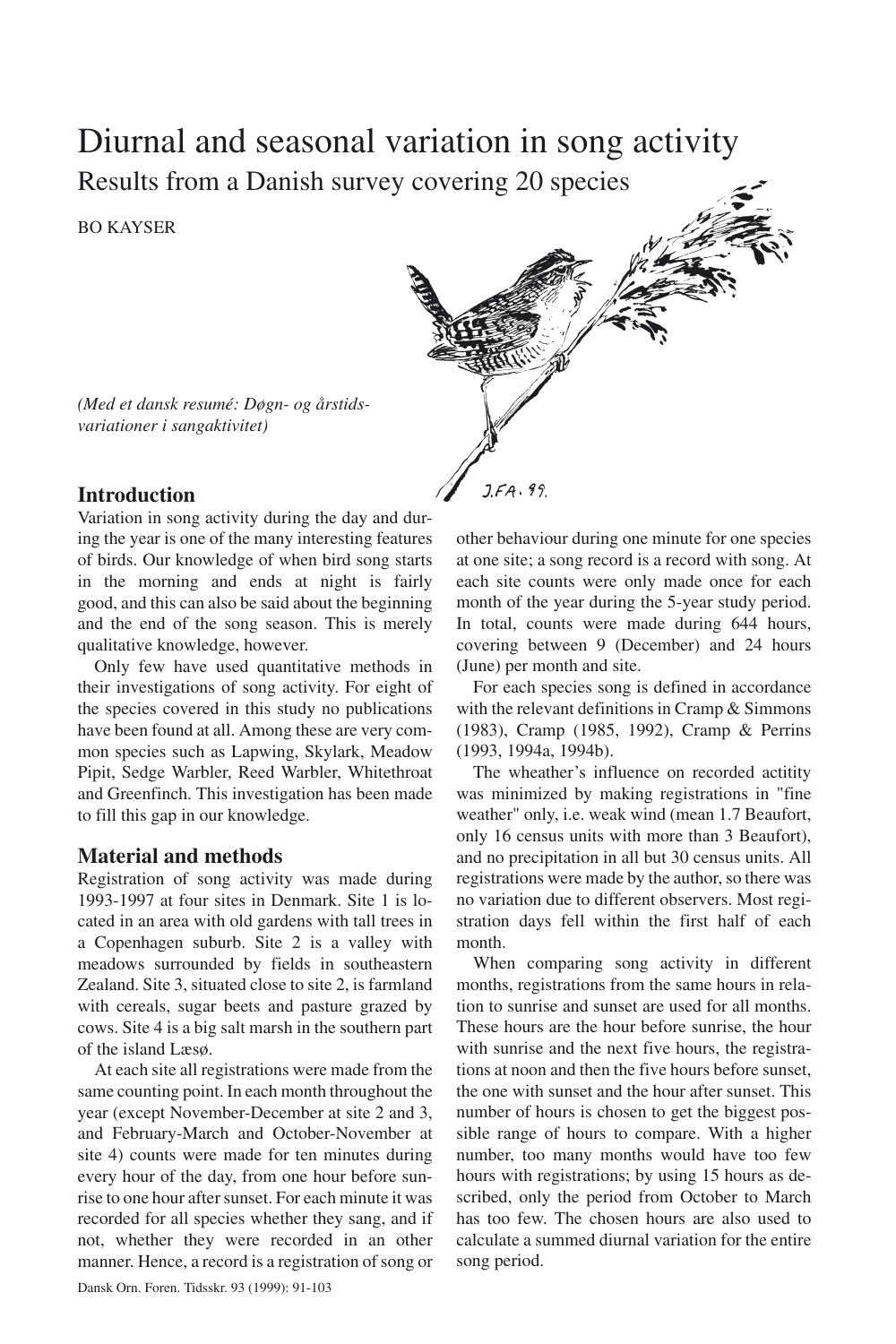

Fig. 1. Seasonal variation in song activity of Lapwing. Song is shown in black, other behaviour with vertical hatching. The upper dotted line indicates 60% of maximum song activity, the line in the middle 30%, and the lower line 5% of maximum. The vertical axis shows the number of records, the horizontal axis the months from January to December.

*Årstidsvariation i sangaktivitet hos Vibe. Sang vises med sort, anden adfærd med lodret skravering. Den øverste punkterede linje angiver 60% af maksimal sangaktivitet, den midterste 30%, og den nederste 5% af maksimum. Den lodrette akse viser antallet af registreringer, mens den vandrette akse viser måneden*

# **Results**

The results for each species are presented as graphs showing the variation in song activity during the year and during the day. To indicate whether a species is present in periods with no song recorded, registration of other types of behaviour is also included in the graphs. The graphs are supplemented with brief summaries.

The song activity is categorised according to the maximum number of records in any month/hour. High activity is defined as more than 60% of the maximum, medium activity means 30-60%, and low activity 5-30%.

The purpose of the graphs is to give a general picture of the variation in song activity. Graphs based on a high number of records are supposed to give a more accurate picture than graphs based on a low number. Accordingly, criteria have been set out for the number of records required for each type of graph. The criteria are based on the experience, that "fairly" smooth graphs give a "fairly" good picture of the variation. For the two-dimensional graphs 30 records in two periods or 15 in four periods are required. For the three-dimensional graphs the requirements are 40 in two periods or 20 in four periods.

# **Lapwing** *Vanellus vanellus* (Fig. 1-2)

The species is an abundant breeding bird at site 2 and scarce at site 3 and 4. The total number of song records is 321.



Fig. 2. Diurnal variation in song activity of Lapwing. Song is shown in black, other behaviour with vertical hatching. The upper dotted line indicates 60% of maximum song activity, the line in the middle 30%, and the lower line 5% of maximum. The vertical axis shows the number of records, the horizontal axis the hour relative to sunrise  $(R)$ , noon  $(N)$  and sunset  $(S)$ .

*Døgnvariation i sangaktivitet hos Vibe. Sang vises med sort, anden adfærd med lodret skravering. Den øverste punkterede linje angiver 60% af maksimal sangaktivitet, den midterste 30%, og den nederste 5% af maksimum. Den lodrette akse viser antallet af registreringer, mens den vandrette akse viser tiden i timer, relativt til solopgang (R), middag (N) og solnedgang (S).*

The song season starts with low activity in March but changes to high activity in April, where it peaks. In May song frequency is medium and the song season peters out, although sporadic song is heard in June. The species sings throughout the day with medium to high song frequency. The 24 hour surveys in June reveal that the species sings all through the night too, but with low frequency.

No information about seasonal or diurnal variation in song activity has been found in the literature.

#### **Snipe** *Gallinago gallinago* (Fig. 3-4)

The species is an abundant breeding bird at site 2. The total number of song records is 164.

The song season starts in April with high activity. In May, activity decreases to medium, only to increase again and peak in June. Song frequency is medium in July by which month the song season ends. The song frequency is high in the hour before sunrise and from two hours before sunset, medium in the morning, and medium to low in the afternoon. The 24-hour surveys in June reveal that song activity remains high for two hours after sunset, after which the species is silent until one hour before sunrise.

The diurnal variation has been studied by Göransson & Karlsson (1976) in southern Sweden in May-June. The pattern found was similar to this study, but with low song activity during the night.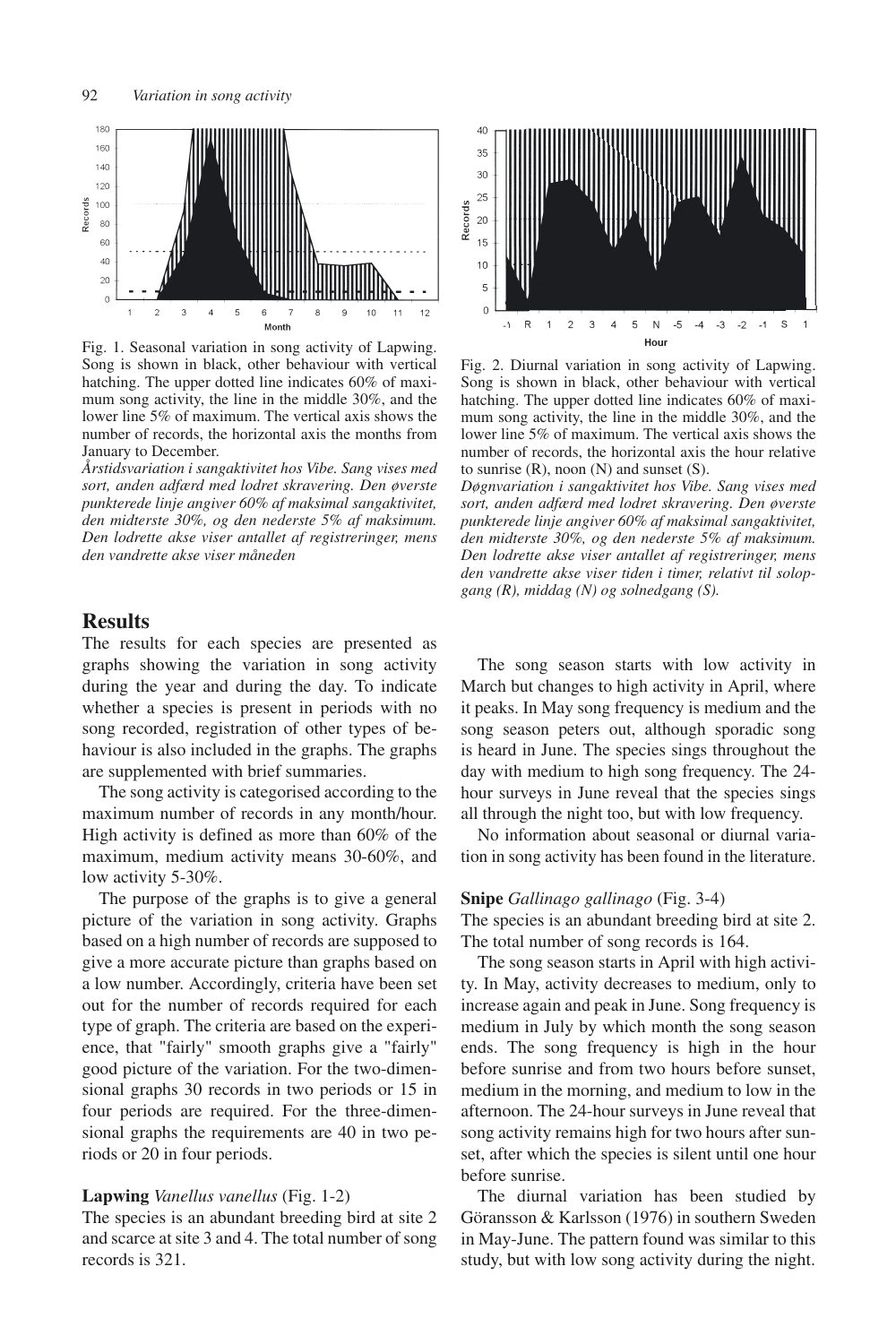

Fig. 3. Seasonal variation in song activity of Snipe. See Fig. 1. *Årstidsvariation i sangaktivitet hos Dobbeltbekkasin. Se Fig. 1.*



Fig. 4. Diurnal variation in song activity of Snipe. See Fig. 2. *Døgnvariation i sangaktivitet hos Dobbeltbekkasin. Se*



#### **Curlew** *Numenius arquata* (Fig. 5-6)

The species is a rather common breeding bird at site 4. The total number of song records is 261.

The song season begins with high activity in April; activity peaks in May, declines to medium in June and ends in July. The species starts to sing with low activity an hour before sunrise. The activity peaks at sunrise and remains high for the next two hours. During the rest of the day activity is medium except for an evening peak at sunset; it ends one hour after sunset. The 24-hour surveys in June reveal that the species does not sing during the rest of the night.

No articles about seasonal or diurnal variation in song activity have been found.

#### **Woodpigeon** *Columba palumbus* (Fig. 7-9)

The species is a very common breeding bird at site 1 and rather common at site 2 and 3. The total number of song records is 1018.

After sporadic song in December, the song season starts in January with low activity. From February to April the activity is medium, but steadily increasing. From May to September it is high,



Fig. 5. Seasonal variation in song activity of Curlew. See Fig. 1. *Årstidsvariation i sangaktivitet hos Stor Regnspove. Se Fig. 1.*



Fig. 6. Diurnal variation in song activity of Curlew. See Fig. 2.

*Døgnvariation i sangaktivitet hos Stor Regnspove. Se Fig. 2.*

with peaks in May and August. The song period ends in September.

Song is sporadic an hour before sunrise. At sunrise and for the next two hours, song activity is high, with a peak one hour after sunrise. There after the activity gradually declines, being medium 3-5 hours after sunrise and low from noon to five hours before sunset. Song activity then gradually increases at medium level from four to three hours before sunset, and after an evening peak at high level two hours before sunset, activity remains high during the next hour, falls to medium level at sunset and peters out an hour after sunset. The 24 hour surveys in June reveal that the species does not sing during the rest of the night.

The 3D graph (Fig. 9) shows a very similar diurnal variation throughout the season, with a high but rather broad morning peak one hour after sunrise, a broad but slightly lower evening peak, and medium to low song activity during the rest of the day.

Previously, quantitative observations of diurnal and seasonal song variation in Woodpigeon have been reported by Klug-Andersen (1983), who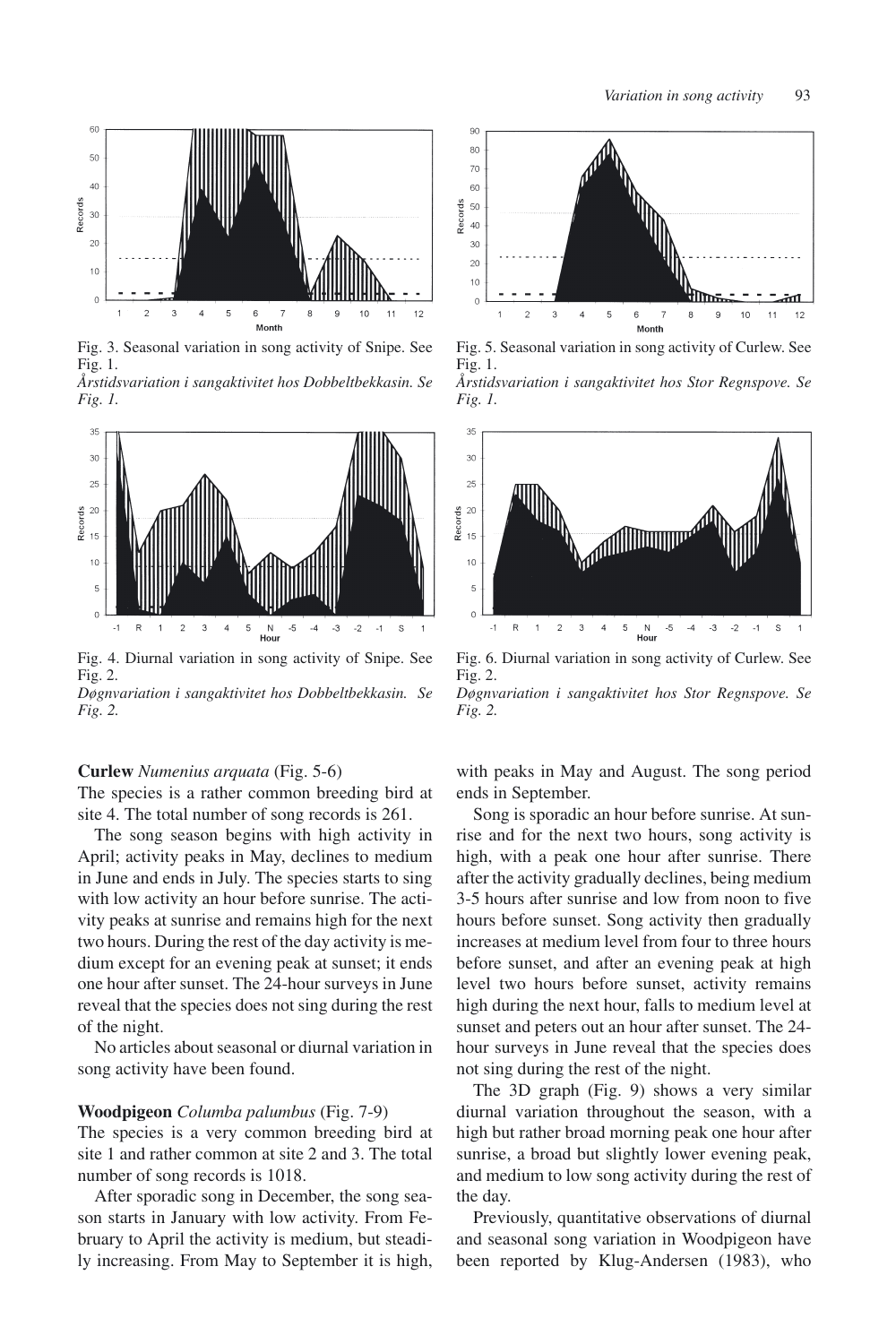

Fig. 7. Seasonal variation in song activity of Woodpigeon. See Fig. 1. *Årstidsvariation i sangaktivitet hos Ringdue. Se Fig. 1.*



Fig. 8. Diurnal variation in song activity of Woodpigeon. See Fig. 2.

*Døgnvariation i sangaktivitet hos Ringdue. Se Fig. 2.*

found a very similar pattern; the census area was in Denmark, but only the period from April to July was covered. Andersen (1992) measured seasonal variation in Denmark from March to August and found roughly the same pattern, except that high song activity was recorded already in April. Kayser (1984) studied song activity in Denmark throughout the year, revealing nearly the same pattern as in the present study. The song period started one month later in forest than in urban areas, and no peak in August was apparent. Slagsvold (1977) measured the variation from March to July in southern Norway; his data set was rather small but showed roughly the same pattern as the present study, except that the spring peak fell in April.

# **Cuckoo** *Cuculus canorus* (Fig. 10-11)

The species is a rather common breeding bird at site 2 and scarce at site 4. The total number of song records is 208.

The song season is from May to July, with high activity in all months and a peak in June. The diurnal variation remains the same during May, June and July. The species begins singing with high song activity from an hour before until two hours after sunrise, with a peak at sunrise. For the rest of the morning hours and during the afternoon song activity is low, apart from a peak with medium activity 4-5 hours after sunrise. From one hour before to one hour after sunset the song frequency is at medium; it peaks at sunset. The 24 hour surveys in June reveal that the species does not sing during the rest of the night.

A previous Danish study of seasonal song variation throughout the year (Kayser 1984) revealed exactly the same pattern as the present study. The diurnal variation was studied by Göransson & Karlsson (1976) in southern Sweden in May and June, showing a pattern very similar to that given here, including the peak five hours after sunrise, but also recording sporadic song throughout the night. Klockars (1941) recorded high song activity around midnight in Finland, but only in June. Palmgren (1932) studied variation in song activity in Finland during the second half of June, finding that the Cuckoo was a night singer, singing from 8 p.m. to 3 a.m. with only sporadic song during the day.

## **Skylark** *Alauda arvensis* (Fig. 12-14)

The species is a very common breeding bird at site 3 and 4, and scarce at site 2. The total number of song records is 1833. No counts were carried out at site 4 in February and March. To adjust for this, figures from area 3 have been doubled for this



Fig. 9. Diurnal and seasonal variation in song activity of Woodpigeon. Low song activity is shown in white with black dots, medium activity in black with white dots, and high song activity in black. The vertical axis shows the number of records, while the two horizontal axes indicate hours of the day and months of the year.

*Døgn- og årstidsvariation i sangaktivitet hos Ringdue. Lav sangaktivitet vises med sorte prikker på hvid baggrund, medium aktivitet med hvide prikker på sort baggrund, og høj sangaktivitet med sort. Den lodrette akse angiver antallet af registreringer af sang, mens de to vandrette akser angiver timen og måneden.*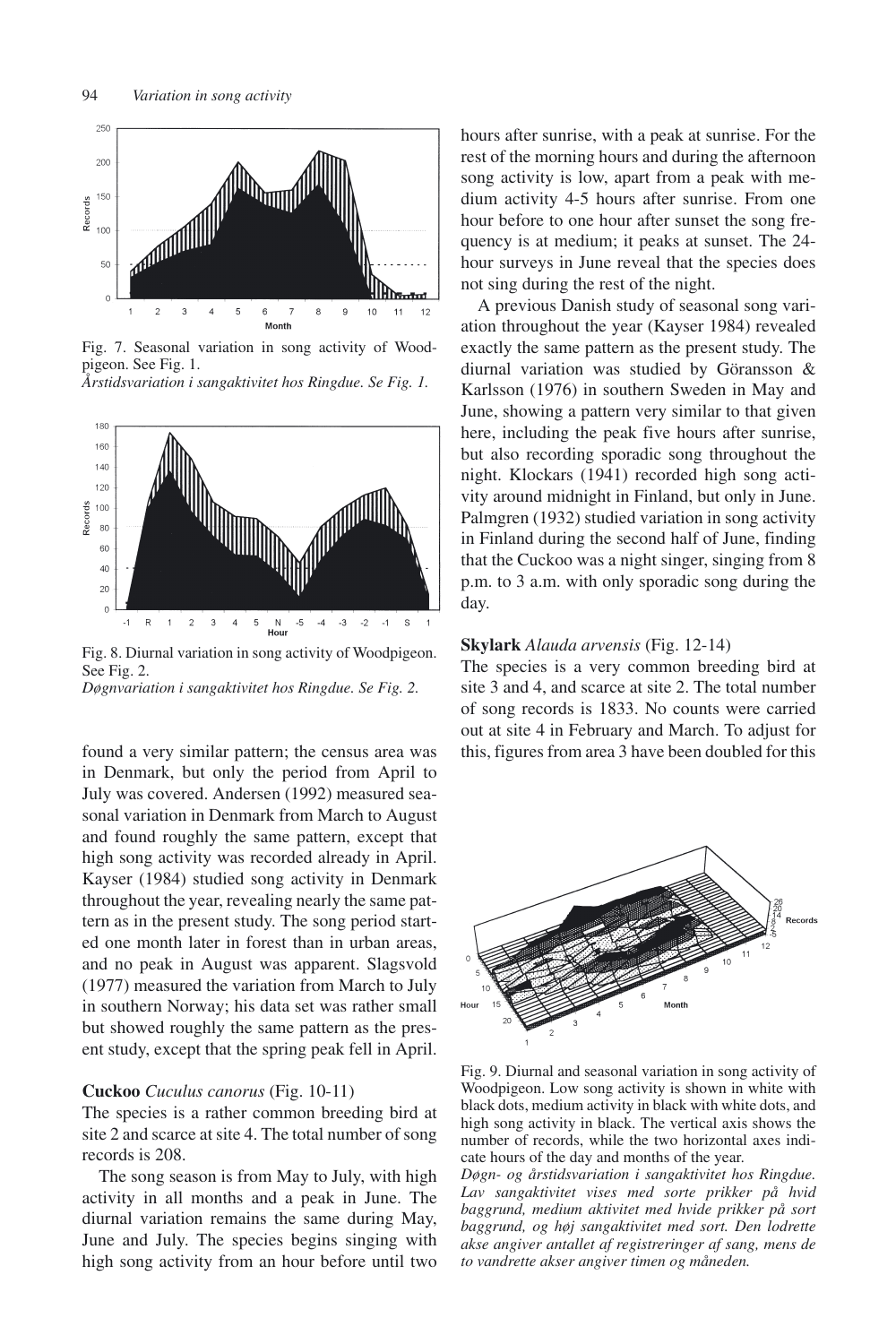

Fig. 10. Seasonal variation in song activity of Cuckoo. See Fig. 1. *Årstidsvariation i sangaktivitet hos Gøg. Se Fig. 1.*



Fig. 11. Diurnal variation in song activity of Cuckoo. See Fig. 2.

*Døgnvariation i sangaktivitet hos Gøg. Se Fig. 2.*

period; this is indicated by asterisks in Fig. 12 and 14.

The song season starts with low activity in February. From March to July activity is high, peaking in July, after which it ceases abruptly. Diurnal song activity starts with medium activity one hour before sunrise. After sunrise and throughout the day song activity is high, declining to medium at sunset and low one hour after sunset. According to the 24-hour surveys in June the species does not sing during the rest of the night. The 3D graph (Fig. 14) confirms that Skylarks after starting with low activity in February sing at high activity all through the day from March to July and thereafter stop.

No papers on seasonal or diurnal variation in song activity have been found.

#### **Meadow Pipit** *Anthus pratensis* (Fig. 15-16)

The species is an abundant breeding bird at site 2. The total number of song records is 271.

After being at medium level in March and April, song activity becomes high from May to July and then declines sharply to low levels in August



Fig. 12. Seasonal variation in song activity of Skylark. For meaning of the asterisks, see the text. See also Fig. 1. *Årstidsvariation i sangaktivitet hos Sanglærke. Se Fig. 1.*



Fig. 13. Diurnal variation in song activity of Skylark. See Fig. 2.

*Døgnvariation i sangaktivitet hos Sanglærke. Se Fig. 2.*



Fig. 14. Diurnal and seasonal variation in song activity of Skylark. For meaning of the asterisks, see the text. See also Fig. 9.

*Døgn- og årstidsvariation i sangaktivitet hos Sanglærke. Se Fig. 9.*

before it ends. Diurnal song activity starts at a high level at sunrise and continues so for the next three hours, with a peak one hour after sunrise. It declines to medium four hours after sunrise and reaches a minimum at a low level during the next hour. Activity is still low at noon but increases to medium level in the afternoon. From one hour before sunset to sunset the song activity is high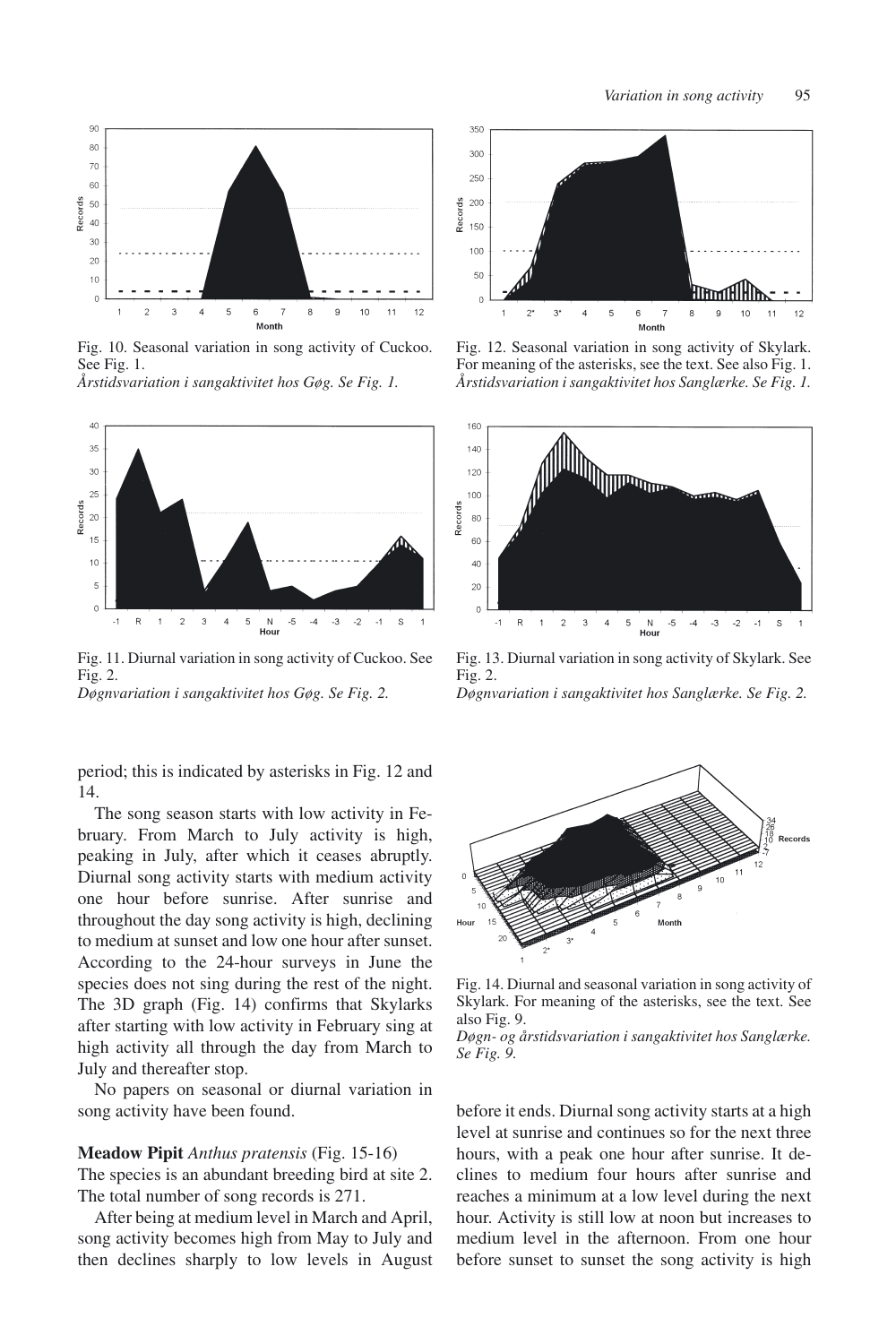

Fig. 15. Seasonal variation in song activity of Meadow Pipit. See Fig. 1. *Årstidsvariation i sangaktiviteten hos Engpiber. Se Fig. 1.*



Fig. 16. Diurnal variation in song activity of Meadow Pipit. See Fig. 2. *Døgnvariation i sangaktiviteten hos Engpiber. Se Fig. 2.*

with a peak at sunset; during the following hour the song activity again is low. The 24-hour surveys in June reveal that the species is quiet during the rest of the night.

No papers on seasonal or diurnal variation in song activity have been found.

#### **Wren** *Troglodytes troglodytes* (Fig. 17-18)

The species is a common breeding bird at site 1 and scarce at sites 2, 3 and 4. The total number of song records is 348.

The song season starts with low activity in March and April. From May to August song activity is high with a peak in June; the activity then peters out in September and October. Song was not formally recorded during the rest of the year, but sporadic song phrases were occasionally heard during the morning throughout the winter.

The species begins to sing at sunrise, the activity being at peak level from the start. High activity continues for three hours and thereafter falls during the morning, activity being medium four hours after sunrise and low for the rest of the day. Singing ceases at sunset.



Fig. 17. Seasonal variation in song activity of Wren. See Fig. 1. *Årstidsvariation i sangaktivitet hos Gærdesmutte. Se Fig. 1.*



Fig. 18. Diurnal variation in song activity of Wren. See Fig. 2. *Døgnvariation i sangaktivitet hos Gærdesmutte. Se Fig. 2.*

Andersen (1992) studied seasonal variation in Denmark from March to August and found a very similar pattern, except that song activity was high already in April and low in August. Seasonal variation was studied by Kayser (1984) throughout the year, also in Denmark; he found nearly the same pattern as described from this study, but the song period continued at low activity level until December. Nilsson (1974) measured the variation from March to June in southern Sweden; his rather small data set showed roughly the same pattern as the present study. The diurnal variation in a previous Danish study (Klug-Andersen 1983) was similar to that given here.

#### **Robin** *Erithacus rubecula* (Fig. 19)

This species is a rather common breeding bird at site 1 and scarce at site 3. The total number of song records is 90.

The song period begins with low activity in April, increasing to medium in May and peaking at a high level in June; with this peak the song period comes to an abrupt end.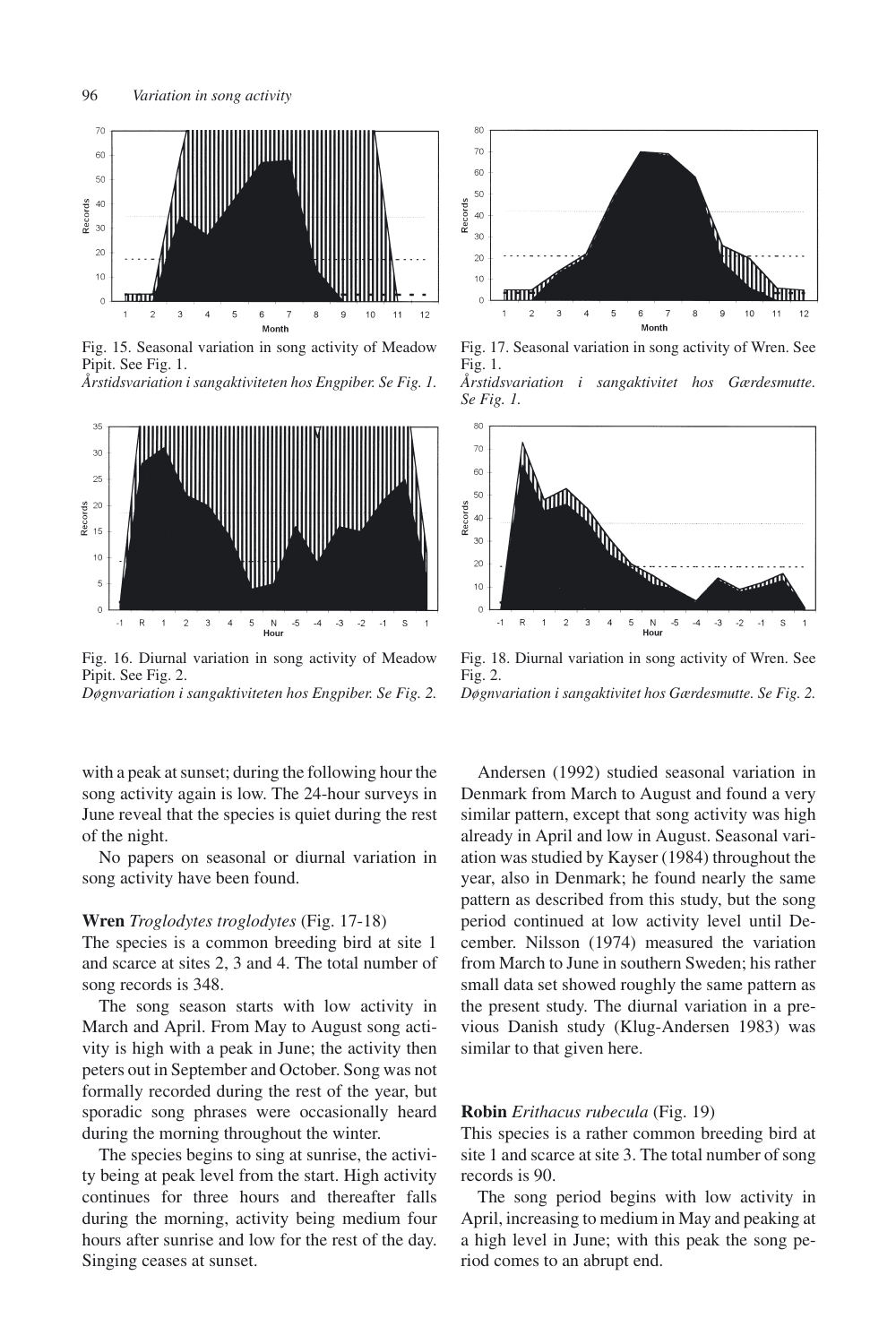

Fig. 19. Seasonal variation in song activity of Robin. See Fig. 1.

*Årstidsvariation i sangaktivitet hos Rødhals. Se Fig. 1. Det viste mønster er muligvis ikke typisk, jf. Kayser (1994).*

Andersen (1992) studied seasonal variation in Denmark from March to August and found a very similar pattern, although high song activity was still recorded in July. Seasonal variation in Denmark was also measured by Kayser (1984) and Klug-Andersen (1983). The patterns they found were nearly identical but differed from that found in this study: song activity was high from April to July with a peak in April, and low in October-November, with sporadic song during the rest of the year. Nilsson (1974) studied the variation from March to June in southern Sweden and found roughly the same pattern as Kayser (l.c.), as did Slagsvold (1977) in southern Norway in March-July. Thus, for some reason Fig. 19 seems not to give a typical picture of the seasonal variation in the song activity of Robin.

#### **Blackbird** *Turdus merula* (Fig. 20-22)

The Blackbird is an abundant breeding bird at site 1, fairly common at site 2 and 3, and scarce at site 4. The total number of song records is 1118.

After sporadic song in February, the song season begins at low activity in March. In April, song activity reaches medium level, and in May-July it is high with a peak in June. In August song activity is low and petering out, although sporadic lowvoiced song is still heard in October. The species starts to sing an hour before sunrise with medium song activity. At sunrise, song activity becomes high and attain a maximum, but one hour later it declines abruptly and remains at medium or low levels until after noon, when it begins gradually to increase so that it reaches a high level at sunset. There is an evening maximum one hour after sunset, after which the song ends. The 24-hour surveys in June reveal that the species is quiet the for rest of the night. Fig. 22 shows that Blackbirds early in the song season (April) almost exclusively



Fig. 20. Seasonal variation in song activity of Blackbird. See Fig. 1.





Fig. 21. Diurnal variation in song activity of Blackbird. See Fig. 2.

*Døgnvariation i sangaktivitet hos Solsort. Se Fig. 2.*



Fig. 22. Diurnal and seasonal variation in song activity of Blackbird. See Fig. 9.

*Døgn- og årstidsvariation i sangaktivitet hos Solsort. Se Fig. 9.*

sing around sunrise and sunset. In May and July, song activity during the day is low, while it is medium in June, and still exhibits maxima around sunrise and sunset. In August the pattern again is as early in the season, low song activity early in the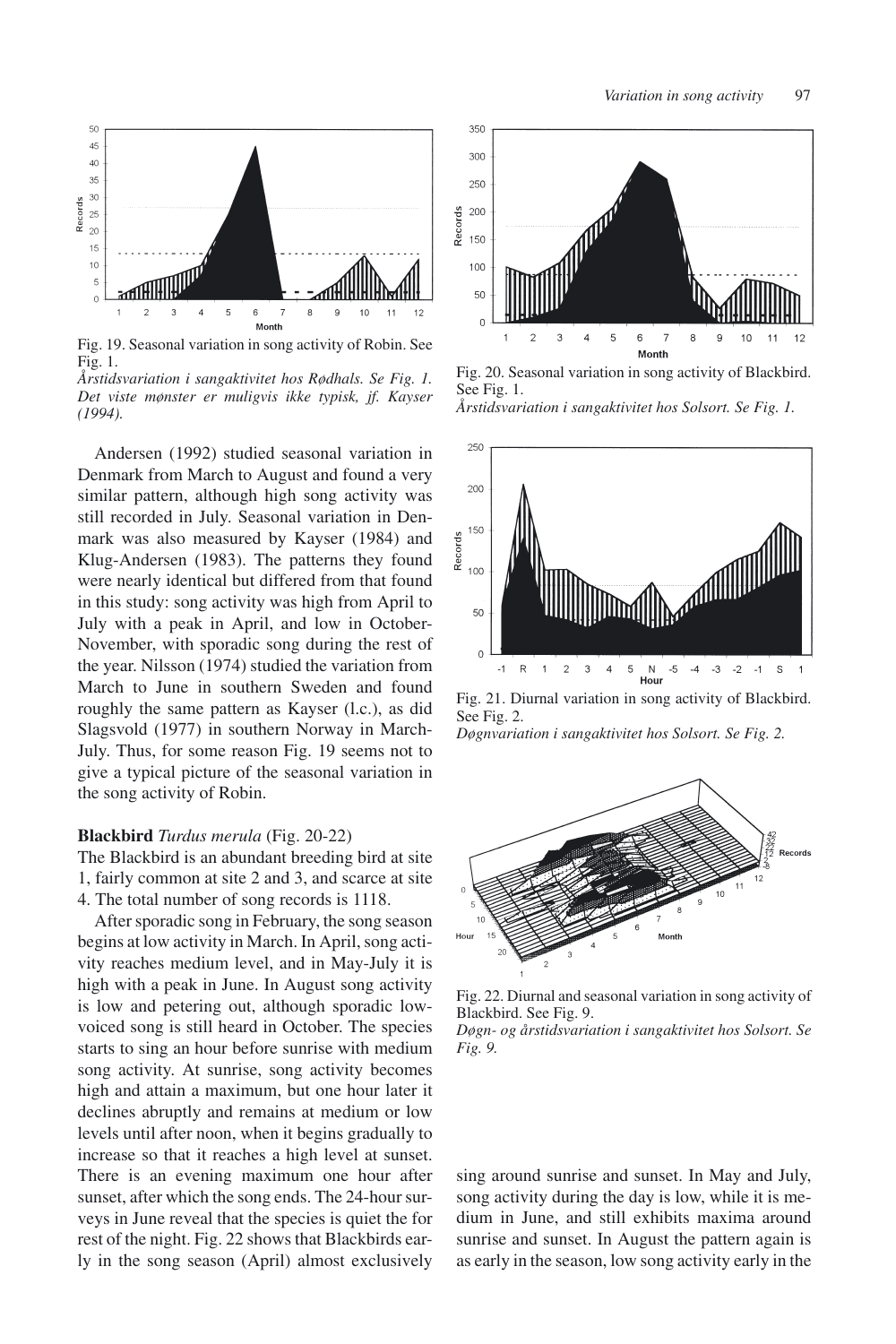morning and late in the evening and no song during the day.

Previous Danish studies of diurnal and seasonal variation in song activity of the Blackbird are Klug-Andersen (1983; April to July only) and Andersen (1992; seasonal variation only). Both found patterns very similar to that described here. Seasonal variation in Denmark was also measured by Kayser (1984) throughout the year, again with results almost identical to those reported here, and neither did a comparison with Slagsvold's (1977) rather small data set from March-July in southern Norway disclose any important differences. Diurnal variation in May-June in southern Sweden was studied by Göransson & Karlsson (1976), whose results were in agreement with those from the present study. Klockars' (1941) results from Finland in May-June were more like the pattern noted in April in Denmark, perhaps owing to the late spring in Finland. Palmgren (1932), also Finland, likewise recorded a pattern in June similar to that from Denmark in April, with very little song during the day.



Fig. 23. Seasonal variation in song activity of Sedge Warbler. See Fig. 1. *Årstidsvariation i sangaktivitet hos Sivsanger. Se Fig. 1.*

**Sedge Warbler** *Acrocephalus schoenobaenus* (Fig. 23)

This species is a scarce breeding bird at site 2. The total number of song records is 107.

The song season is from May to July, with song activity being high in May and July, but low in June.

No publications about seasonal or diurnal variation of song activity in the Sedge Warbler have been found.

**Reed Warbler** *Acrocephalus scirpaceus* (Fig. 24) The Reed Warbler is a scarce breeding bird at site 2. The total number of song records is 154.



Fig. 24. Seasonal variation in song activity of Reed Warbler. See Fig. 1. *Årstidsvariation i sangaktivitet hos Rørsanger. Se Fig. 1.*

The song activity is high in June and July, peaking in June. No song was recorded in May because the census took place early in the month, before the species had arrived.

No publications about seasonal or diurnal variation of song activity in the Reed Warbler have been found.

#### **Whitethroat** *Sylvia communis* (Fig. 25)

This species is a scarce breeding bird at site 2 and 3. The total number of song records is 134.

The song activity is high in June and low in July. The census work was carried out so early in May that no song was recorded in this month.

No publications about seasonal or diurnal variation of song activity in the Whitethroat have been found.

#### **Blackcap** *Sylvia atricapilla* (Fig. 26)

The Blackcap is a scarce breeding bird at site 1, 2 and 3. The total number of song records is 134.

The song season starts with high song activity in May, continues with low activity in June, and ends at medium level in July. Sporadic song is heard in August.

In Denmark, Klug-Andersen (1983) has previously studied seasonal song variation from April to July, Kayser (1984) throughout the year, and Andersen (1992) from March to August. Slagsvold (1977) studied song variation during March-July in southern Norway. All four authors found the song activity to be high from May to July, with a peak in June. The low song activity recorded in June in the present study thus appears to be atypical.

# **Blue Tit** *Parus caeruleus* (Fig. 27)

The Blue Tit is a scarce breeding bird at site 1. The total number of song records is 91.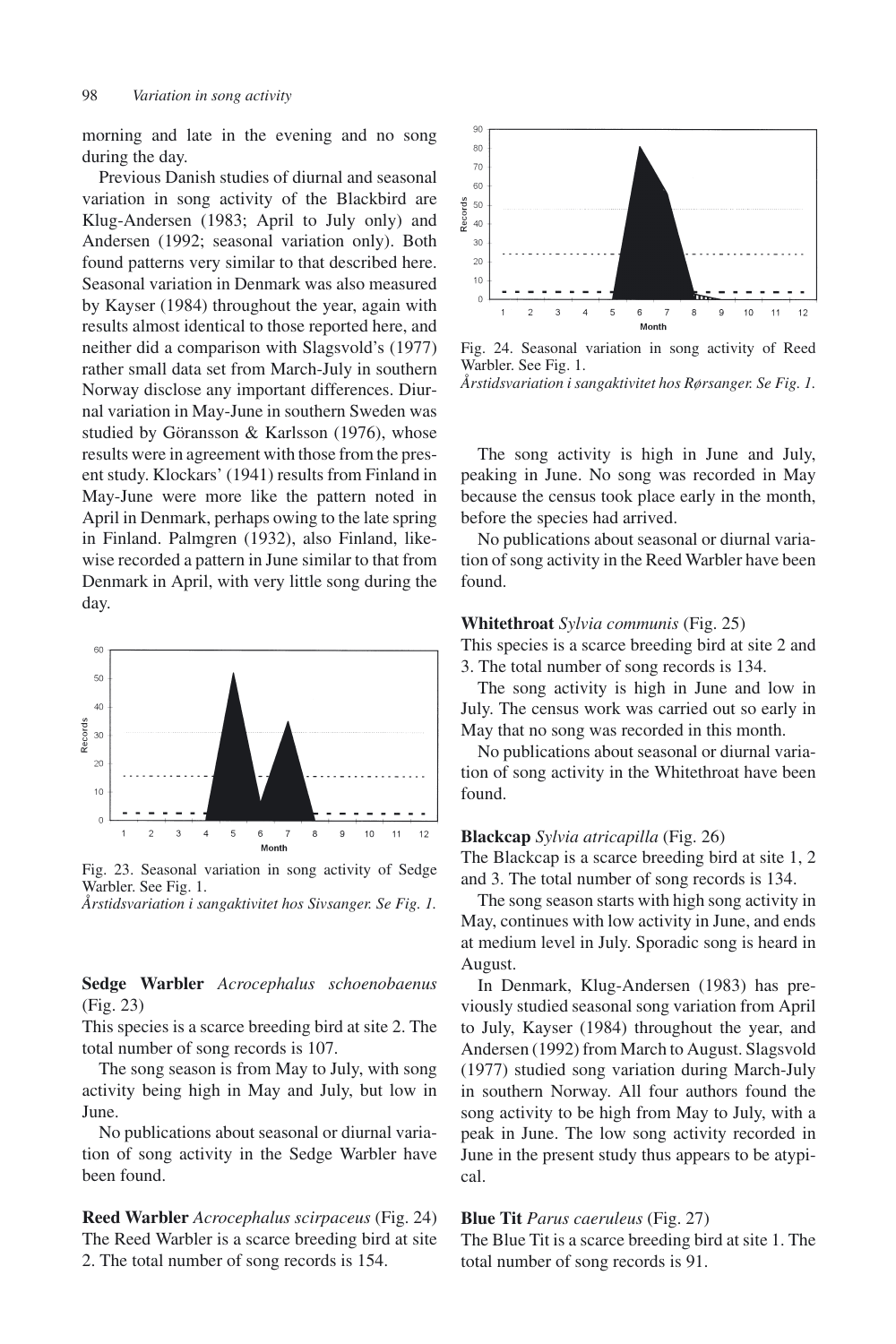

Fig. 25. Seasonal variation in song activity of Whitethroat. See Fig. 1.





Fig. 26. Seasonal variation in song activity of Blackcap. See Fig. 1.

*Årstidsvariation i sangaktivitet hos Munk. Se Fig. 1. Den lave sangaktivitet i juni er sandsynligvis atypisk.*



Fig. 27. Seasonal variation in song activity of Blue Tit. See Fig. 1.

*Årstidsvariation i sangaktivitet hos Blåmejse. Se Fig. 1.*

The song season starts in January with high song activity, and after medium activity in February and March, the activity peaks in April. The song period ends in May, still with high activity.

Kayser (1984), in a full-year survey in Denmark, found exactly the same pattern as in the present study. While confirming that the song period ends in May, however, Andersen (1992), measuring seasonal song variation in Denmark from March to August, also found that low-level song activity was again heard in July.

## **Great Tit** *Parus major* (Fig. 28-29)

The Great Tit is a common breeding bird at site 1 and scarce at site 2 and 3. The total number of song records is 300.

The song season begins at low activity in December. The activity increases to medium in January and high in February- May; in June it is low and peters out. Sporadic song is heard in October. The species begins to sing at sunrise, and activity remains high until four hours after sunrise; a maximum occurs at sunrise and again three hours after sunrise. Later in the morning and during the afternoon the song activity gradually falls to medium or low level until three hours before sunset, after which it indreases again but remain at medium level. Song activity ends soon after a maximum at sunset.

Diurnal and seasonal variation in song of the Great Tit were studied in England by Hinde (1952) during March-September, and in Denmark by Klug-Andersen (1983) during April-July. Seasonal variation was studied by Kayser (1984) throughout the year and by Andersen (1992) during March-August, both in Denmark. All these



Fig. 28. Seasonal variation in song activity of Great Tit. See Fig. 1.

*Årstidsvariation i sangaktivitet hos Musvit. Se Fig. 1.*



Fig. 29. Diurnal variation in song activity of Great Tit. See Fig. 2. *Døgnvariation i sangaktivitet hos Musvit. Se Fig. 2.*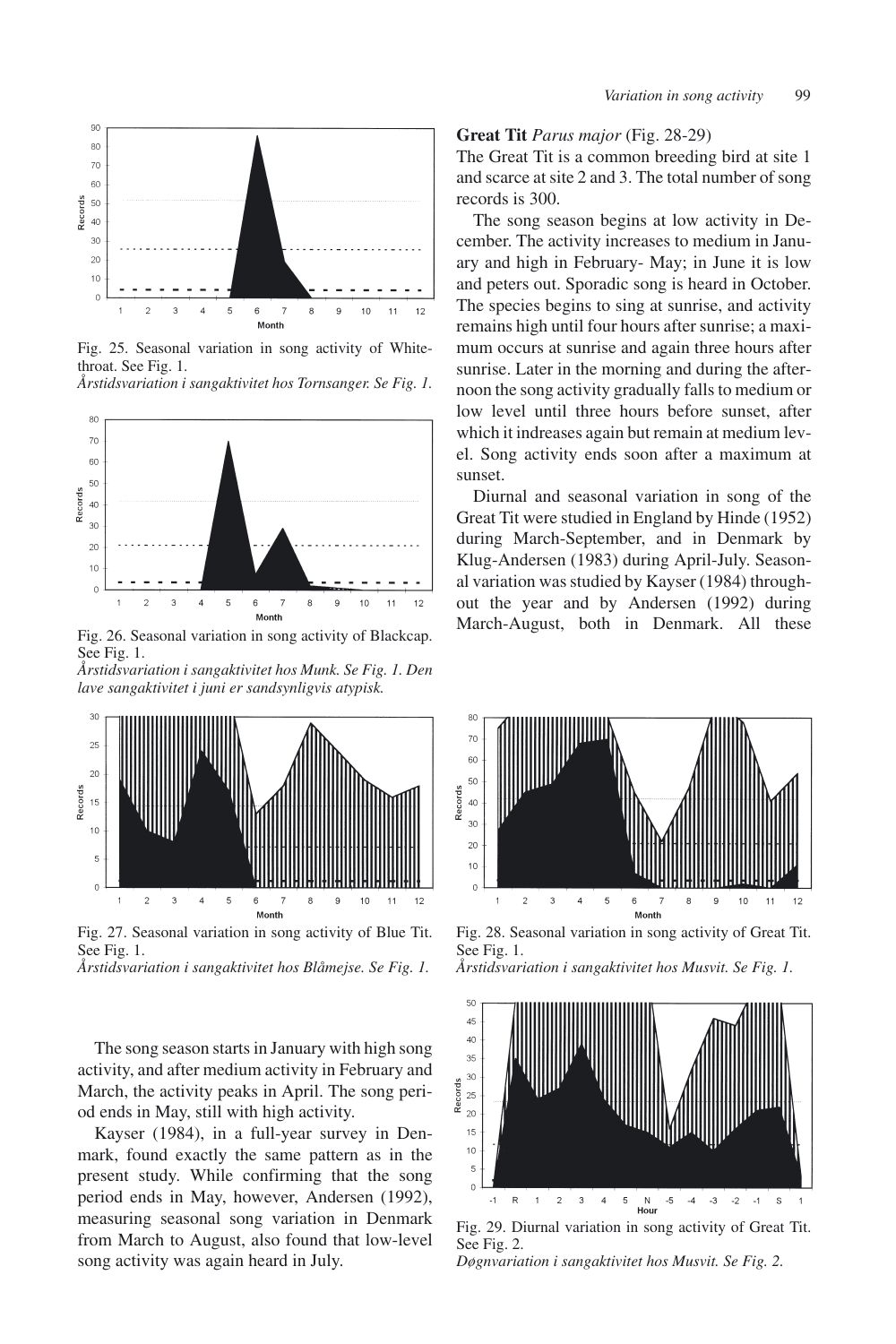studies gave results almost identical to those found in the present study. Slagsvold (1977), studying seasonal variation in southern Norway during March-July, found nearly the same pattern, but the song period continued to late June or early July. Even the diurnal variation found by Klockars (1941) in southern Finland in May-June, and by Klug-Andersen (1983) in Denmark, showed patterns very like that reported here.

#### **Chaffinch** *Fringilla coelebs* (Fig. 30-31)

The Chaffinch is a scarce breeding bird at site 2, 3 and 4. The total number of song records is 152.

After sporadic song in February, the song season starts at low activity in March, followed by a marked peak in April. In May-June, song activity is low or medium, and from July it is low until it ends in September. However, despite the low song activity in May apparent from Fig. 30, the general impression from the study sites was that song activity was actually quite high. The September records were collected quite early in the month, which may explain why the song period continued into this month.

The species starts to sing one hour after sunrise, and high activity continues for the next four hours with a maximum two hours after sunrise. The activity then decreases and reaches a low level after noon, but increases again to medium level by three hours before sunset. Thereafter it decreases gradually, and at sunset only sporadic song is heard.

Seasonal song variation was studied in Denmark from April to July by Klug-Andersen (1983), throughout the year by Kayser (1984), and during March-August by Andersen (1992). Slagsvold (1977) made a similar study in southern Norway from March to July, and Bezzel (1988) completed a full-year study in southern Germany. All five authors found a song period lasting from March to



Fig. 30. Seasonal variation in song activity of Chaffinch. See Fig. 1.

*Årstidsvariation i sangaktivitet hos Bogfinke. Se Fig. 1.*

July, with high song activity during April-June and medium activity in March and July. In addition, Bezzel (l.c.) recorded low song activity in February and August, and sporadic song was heard in September. The diurnal variation was studied in southern Finland by Palmgren (1932), Klockars (1941), and Bergman (1953), who all found a pattern very similar to that described from the present study, as did Bezzel (l.c.) in Germany. In southern Sweden, Ehrström (1956) and Göransson & Karlsson (1976) found similar patterns.

#### **Greenfinch** *Carduelis chloris* (Fig. 32-33)

This species is a common breeding bird at site 1 and scarce at site 2. The total number of song records is 345.

The song season starts in January at medium level, after which activity increases in February and March, although remaining at the medium level. Activity becomes high in April, medium again in May and June, and low in July and August, where the song ceases.

Song activity peaks one hour after sunrise after sporadic song at sunrise. The activity remains at or near the high level until noon. In the afternoon there is medium song activity until the last two hours before sunset, where it is high. By sunset the activity has fallen to a low level, and shortly afterwards it ceases.

No papers on seasonal or diurnal song activity variation in the Greenfinch have been found.

**Reed Bunting** *Emberiza schoeniclus* (Fig. 34-35) The Reed Bunting is a common breeding bird at site 2. The total number of song records is 547.

The song activity begins in March at medium level and is high from April to July, with a peak in June. No song is heard after July. The daily song period lasts from one hour before sunrise to one



Fig. 31. Diurnal variation in song activity of Chaffinch. See Fig. 2.

*Døgnvariation i sangaktivitet hos Bogfinke. Se Fig. 2.*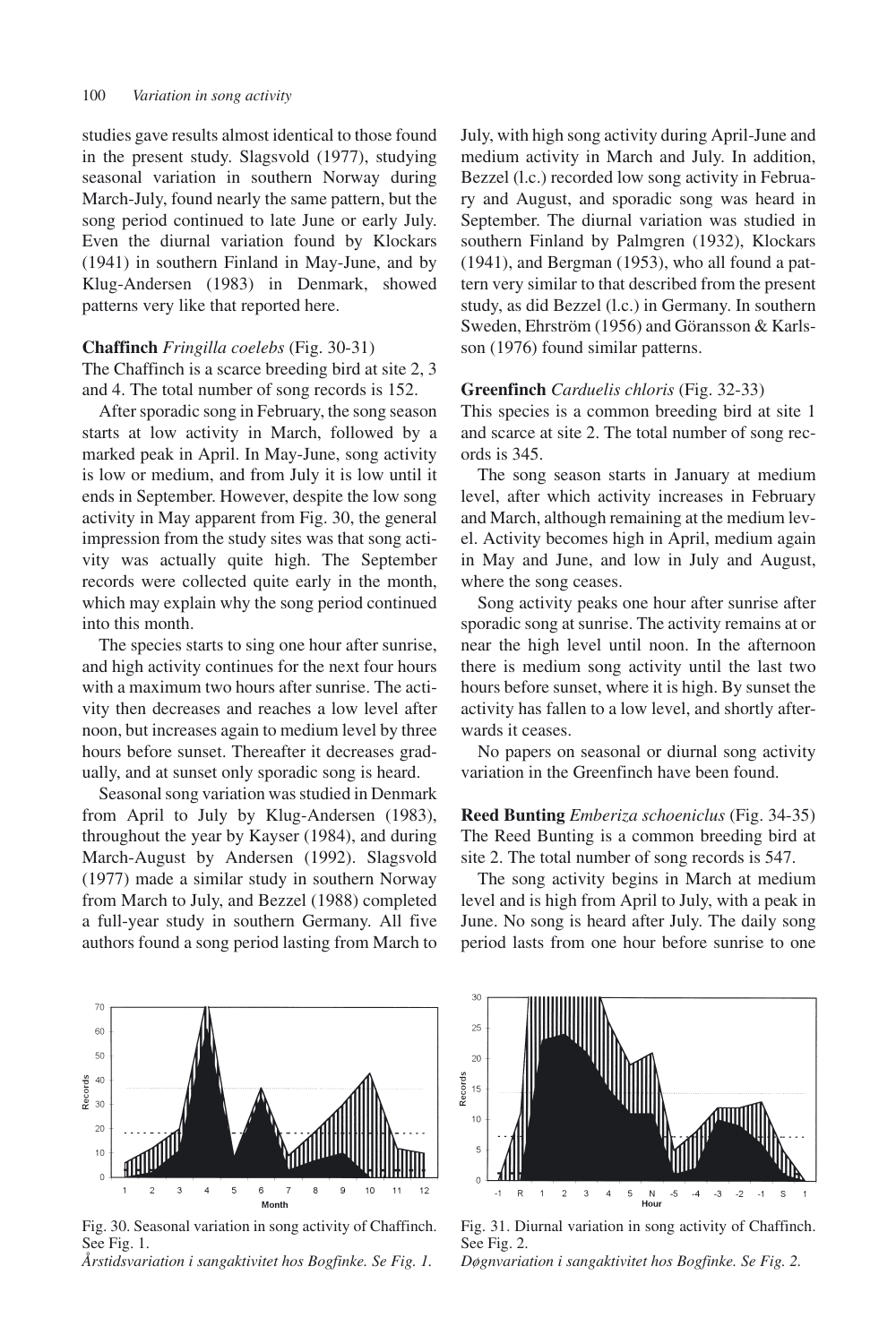

Fig. 32. Seasonal variation in song activity of Greenfinch. See Fig. 1. *Årstidsvariation i sangaktivitet hos Grønirisk. Se Fig. 1.*



Fig. 33. Diurnal variation in song activity of Greenfinch. See Fig. 2. *Døgnvariation i sangaktivitet hos Grønirisk. Se Fig. 2.*

hour after sunset, with high activity through much of the day; at noon and during most of the afternoon activity is medium, but it increases strongly just before and around sunset and peters out shortly thereafter. The 24-hour surveys in June reveal that the species is quiet during the rest of the night.

Seasonal variation has been studied in Denmark throughout the year by Kayser (1984), who found exactly the same pattern as reported here. Diurnal variation in southern Sweden (Åström 1976, Göransson & Karlsson 1976) was similar to that found here, although the latter authors also recorded sporadic song two hours before sunrise and two hours after sunset. In northern Sweden Reed Buntings sang throughout the day and night, except for a pause between 6 p.m. and 11 p.m. (Åström l.c.).

# **Corn Bunting** *Miliaria calandra* (Fig. 36-37)

This species is an abundant breeding bird at site 3. The total number of song records is 386.



Fig. 34. Seasonal variation in song activity of Reed Bunting. See Fig. 1. *Årstidsvariation i sangaktivitet hos Rørspurv. Se Fig. 1.*



Fig. 35. Diurnal variation in song activity of Reed Bunting. See Fig. 2. *Døgnvariation i sangaktivitet hos Rørspurv. Se Fig. 2.*

Apart from sporadic song in January, the song season starts in February at low song activity. Activity increases to medium level in March-April and peaks at high level in May. After low-medium song activity in June a new peak at high level occurs in July. Activity is high even in August but ceases completely before the end of the month. The low song activity in June was not immediately apparent during the field work.

The daily song period begins at sunrise at medium activity, and peaks at a high level during the following hour. The activity remains high until three hours after sunrise and thereafter decreases rapidly to a low level until mid-afternoon. There is an evening maximum at high activity two hours before sunset, falling to medium activity during the following two hours and to low activity one hour after sunset. The 24-hour surveys in June reveal that the species is quiet during the rest of the night.

Seasonal variation in England showed the same pattern as the present study, except that sporadic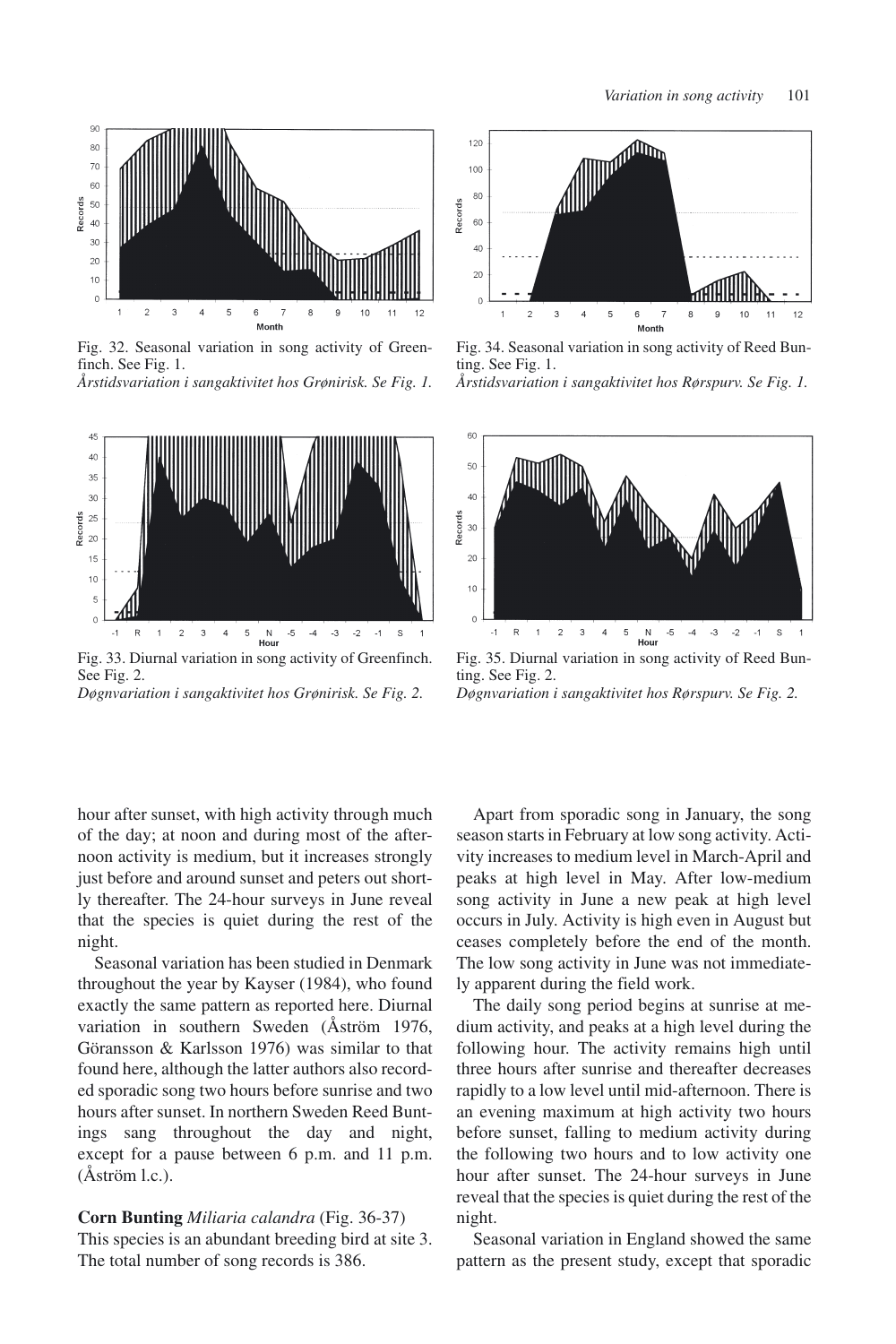song was heard also during October-January (Gyllin 1965). Exactly the same was found in Denmark (Møller 1983). The diurnal variation in May and June in Germany (Gliemann 1973), and in May in England (Gyllin 1967), closely resembles the variation found in the present study, although the evening peak appeared later, at sunset.

# **Discussion**

This study has given information about seasonal and diurnal variation in song activity of 20 bird species. Seasonal variation is presented for all species, and diurnal variation for 14 species; for three species 3D graphs with diurnal variation over the year are shown.

For eight of the species, no publications have been found about quantitative measurements of variation in song activity. Most of these are very common species: Lapwing, Skylark, Meadow Pipit, Sedge Warbler, Reed Warbler, Whitethroat, Greenfinch. For nine species this paper is the first to present graphs showing seasonal variation in song activity, and for five species diurnal variation is presented for the first time.

For 12 of the 20 species it has been possible to compare the results with other research. Most of these investigations were carried out less thas 600 km north or south of the present study, and the reported patterns of seasonal and diurnal variation in song activity are very similar. Going farther north, the species tend to commence singing later in spring, and close to the polar circle some species that are morning and evening singers in Denmark sing throughout the light night.

Since other studies from the same geographical area, but using other methods, have given results similar to those from this study, it may be concluded that the very simple census method here used gives a fairly accurate picture of variation in song activity, and that the minimum criteria set out for the number of records required for each type of graph are ade-quate. Discrepancies in the seasonal variation for a few species (Wren, Robin, Blackcap) may be due to a dominance from a single season in the data set, or (Blackcap) to a rather small data set.

## **Resumé**

#### **Døgn- og årstidsvariationer i sangaktivitet**

Årstids- og døgnvariationen i sangaktiviteten hos 20 fuglearter blev i årene 1993-1997 undersøgt på fire lokaliteter i Danmark: (1) Villakvarter nord for København, (2) eng/ådal syd for Køge, (3) agerland syd for Køge og (4) strandeng på Læsø. På hver lokalitet blev der på én dag i



Fig. 36. Seasonal variation in song activity of Corn Bunting. See Fig. 1. *Årstidsvariation i sangaktivitet hos Kornværling. Se Fig. 1.*



Fig. 37. Diurnal variation in song activity of Corn Bunting. See Fig. 2. *Døgnvariation i sangaktivitet hos Kornværling. Se Fig. 2.*

hver af årets måneder talt op hver time, fra en time før solopgang til en time efter solnedgang. I juni blev der talt hele døgnet. Inden for hver time noteredes i hver af 10 étminuts perioder hvilke arter, der sang eller kunne registreres på anden måde. Samtlige tællinger blev udført af forfatteren og så vidt muligt i godt vejr.

Resultaterne præsenteres i form af grafer, ledsaget af en sammenfatning af det fundne aktivitetsmønster og af tilsvarende resultater fra tidligere undersøgelser. For 8 arter er der slet ikke fundet publikationer, som omhandler kvantitative målinger af variation i sangaktiviteten, skønt det drejer sig om almindelige arter (Vibe, Stor Regnspove, Sanglærke, Engpiber, Sivsanger, Rørsanger, Tornsanger, Grønirisk). For 9 arter præsenteres for første gang grafer over sangaktivitetens årstidsvariation, og for 5 arter grafer med døgnvariation.

De fleste sammenlignelige undersøgelser er gennemført mindre end 600 km sydligere eller nordligere end denne. Disse undersøgelser viser for såvel årstids- som døgnvariation næsten identiske resultater, omend der er en naturlig tendens til, at jo længere nordpå undersøgelsen er foretaget, jo senere på foråret starter sangperioden.

Den anvendte metode er meget simpel, men synes med et passende stort datagrundlag som i denne undersøgelse at give et præcist billede af sangaktivitetens forløb. Denne konklusion baseres på, at undersøgelser ud